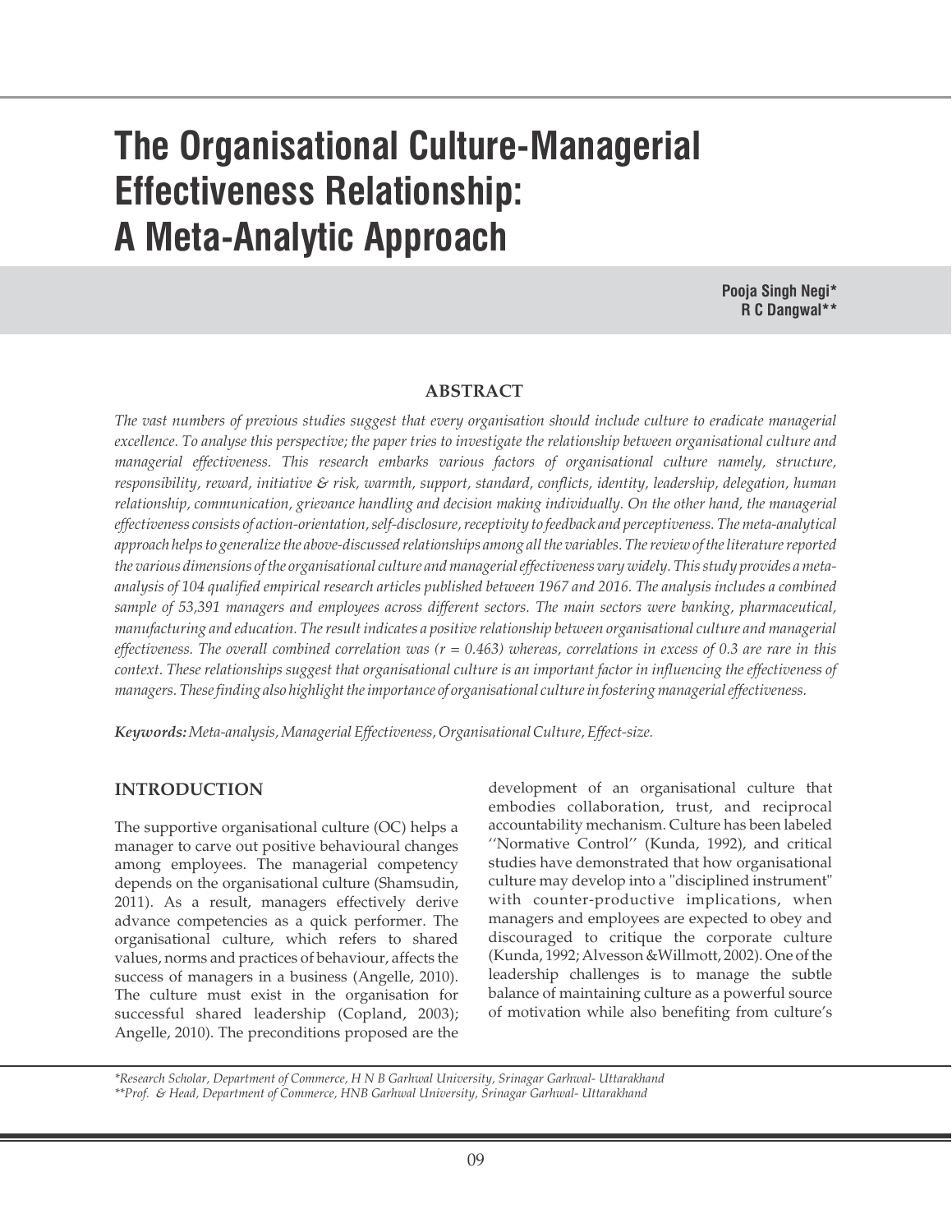potential for disciplining behaviour (Collins & Porras, 2000).

#### **Organisational Culture**

Organisational culture is the latest concepts in the field of management. The solicitation of the concept of culture to organisations became prevalent through the year 1980s but was forged by some pioneering intellectuals earlier (for example, Crozier, 1964; Turner, 1971; Pettigrew, 1979). The organisational culture is a form of shared basic assumptions that are learned by a group as it solved its problems of external adaptation and internal integration that has worked well enough to be considered valid and, therefore, to be taught to new members as the correct way to perceive, think, and feel in relation to those problems (E. H. Schein, 2004). It's all about pervasive values, beliefs and attitude that characterize a company and guide its practices. The organisational culture is a system of shared assumptions, the innermost layers which guide how to handle everyday problems that have become selfevident, which governs how people behave in the organisations. The organizational culture is conceptualized as shared beliefs and values within the organisation that helps to shape the behaviour patterns of employees (Kotter and Heskett, 1992).

#### **Managerial Effectiveness**

Achieving objectives presents major challenges and requires companies to have highly skilled professionals trained in many diverse areas and new technologies combined with industry-specific expertise. Organisations are tending towards a new paradigm of management and the changes occurring in the younger generation of managers (Ravichandran, T. and Nagabrahmam, D. 2000). Moreover, companies are relying on managers to operate global delivery models and their subordinates help them to meet all the everchanging objectives. The "more effective" and "less effective" managers differed in terms of the degree to which they displayed communication behaviour, participative behaviour, supportive behaviour, positive behaviour and responsive behaviour (Amsa, P. and Aithal, K.N., 1989). However, evolving customer demands have led to the increasing acceptance and use of offshore resources

for higher value-added services. These services include application design, development, testing and systems integration, technology and industryspecific consulting and infrastructure management leadership competencies associated with the innovator, director and mentor roles, found to contribute most to managerial effectiveness, thus specific directions for managerial action have been derived (Trivellasa, P and Reklitisb, P. 2014).

## **Organisational Culture and Managerial Effectiveness**

To be fully effective - and to have a major impact on their organisation –leaders need to use their own vision and energy to inspire their followers (Bass' Theory). Manager as disciplinarian may have difficulty while setting an interpersonal relationship with employees to maintain a certain type of culture. While interacting with employees managers must have smooth communication chain to accomplish organisational goals. Regardless of the organisational culture, a manager must serve as a model for other employees to emulate. The proper organisation culture shows that owners and management value each worker's places in the company and are serious about maintaining standards.

### **Rationale of the study**

The concept of organisational culture has gained a lot of acceptance during the last few decades and the examination of organisation culture has become empiricalevaluation. The quantitative results of meta-analysis of several individual studies helped to amalgamate and to provide a combined estimate of the effect of size; (that is, in context of the correlation between organisational culture and managerial effectiveness). This study will be insightful to the managers of various sectors to create and maintain a strong culture for successful team building and long term corporate value.

## **REVIEW OF LITERATURE**

The supervisors had a greater influence on employee perceptions of culture (Lory Block, 2003).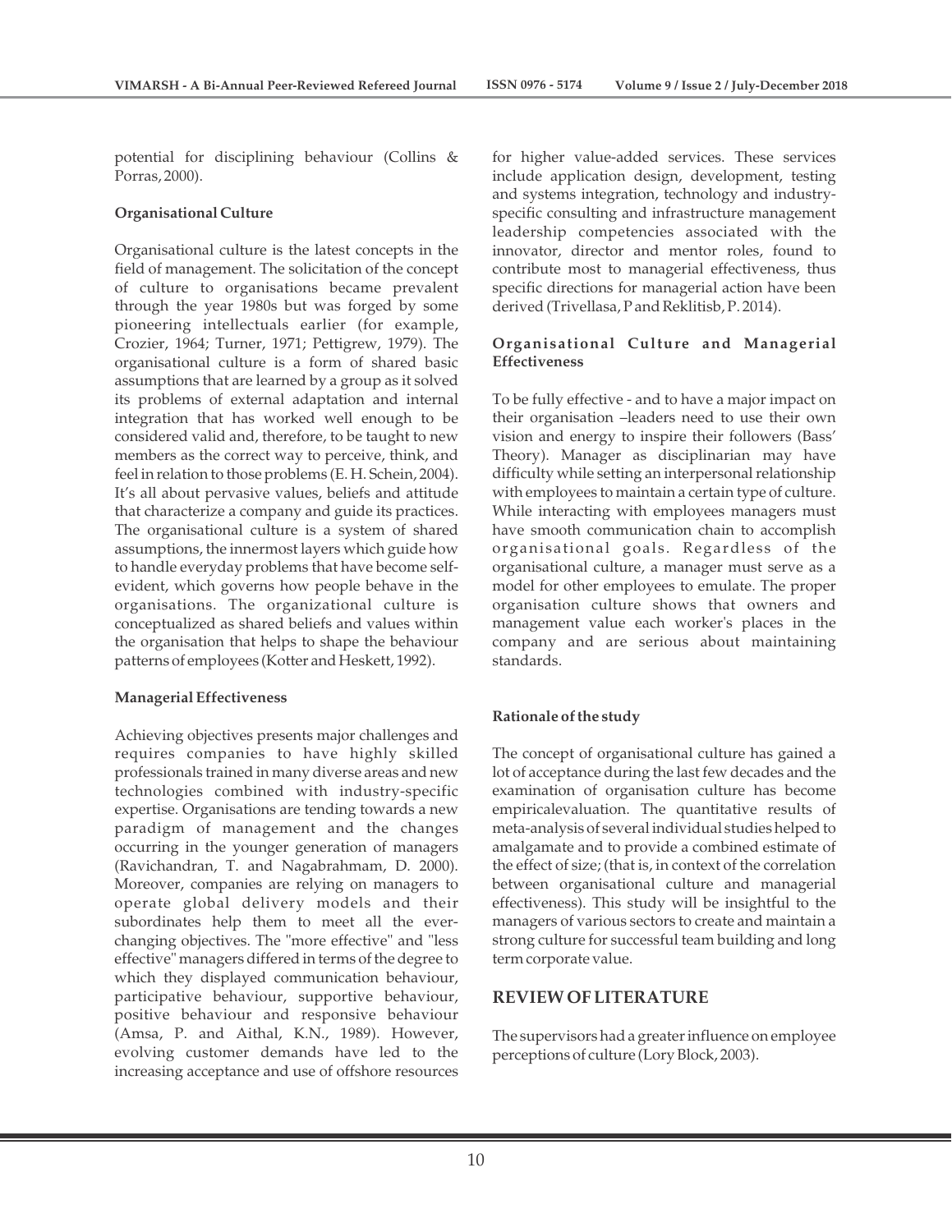For example, Giberson, Resick, Dickson, Mitchelson, Randall and Clark (2009) empirically examined those organisational cultures (clan, adhocracy, hierarchical and market culture) linkages between leadership (openness to experience, agreeableness and emotional stability) and the cultures that emerge in the organisations they lead. On the other hand, Awan and Mahmood (2010) explored out the relationship among leadership style, organisational culture and job commitment.

Sarros, Cooper and Santora (2011) stated that socially responsible cultural orientations that mediate leadership vision and organisational support for innovation, whereas, in FPs, a competitive cultural orientation mediates the relationship. Formal practices and cultural values intended to aid employee growth and development do not "level the playing field" for minorities. Formal training and mentoring programs do not increase minority presence, while longer time period to promotion, a cultural commitment to professional development, and cultural norms of early responsibility are all negatively associated with minority representation (Kay and Gorman, 2012). Vukonjanski, Nikolic, Hadzic, Terek and Nedeljkovic (2012) organisational culture (uncertainty, avoidance, future-oriented, performance oriented, and collectivism) were

significant predictors of job satisfaction and moderated by the leader-member exchange.

## **Research Gap**

The extensive review of literature exhibit that there are various studies conducted on organisation culture and managerial effectiveness empirically. There are very few exploratory analyses which tries to capture various studies to investigate the relationship.

To address this gap, the study had examined the organisational culture and managerial effectiveness relationship with the help of meta-analysis approach. This analysis tries to combine wide sample with different sectors. The main sectors were banking, pharmaceutical, manufacturing and education.

## **Research Questions**

This study systematically reviewed the research evidence linking organisational culture to managerial effectiveness, and to investigate various organisational dimensions relationship to managerial effectiveness with a series of metaanalyses to obtain combined estimates of the strengths.



### **Conceptual Framework**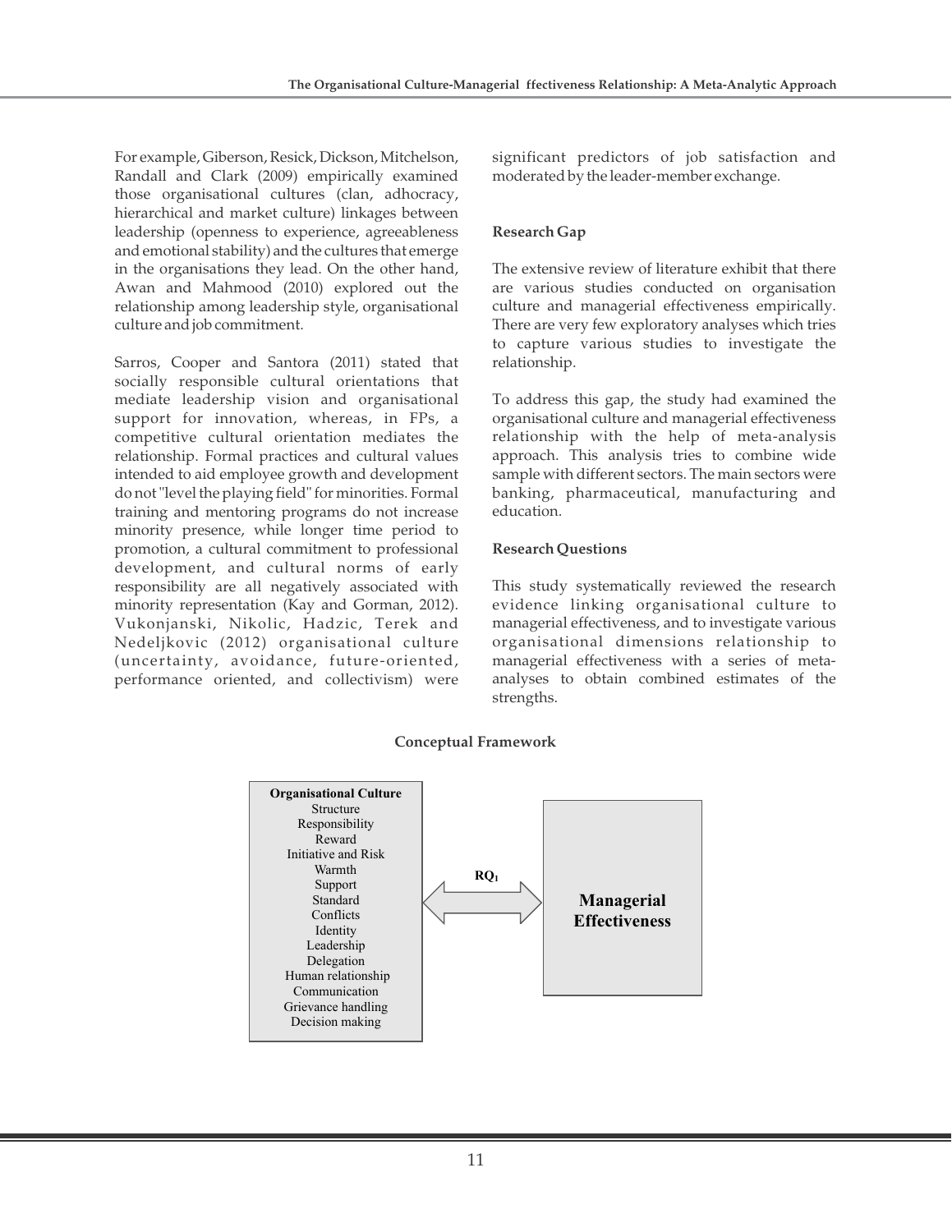## **OBJECTIVE OF THE STUDY**

The objective of this study is to systematically review the research evidence linking organisational culture to managerial effectiveness, and to subject this evidence to a series of meta-analyses to obtain combined estimates of the strengths of these statistical relationships.

## **RESEARCH METHODOLOGY**

The statistical quantitative method of meta-analysis was used to find out the results of several individual studies related to organisational culture and managerial effectiveness. The analysis helps to integrate the individual studies to find the relationship. The meta-analytical statistics are based on much larger sample sizes and yield weighted average effect size estimates that are more accurate than those from individual studies. 104 studies had been analysed to find the effect size as well as heterogeneity.

#### **Research Design**

The analysis was based on 104 qualified empirical research articles published between 1967 and 2015. The analysis includes a combined sample of 53,391 managers and employees across different sectors. The study undertook various organisational culture factors namely, structure, responsibility, reward, initiative & risk, warmth, support, standard, conflicts, identity, leadership, delegation, human relationship, communication, grievance handling and decision making individually. On the other hand, the six factors of managerial effectiveness consist of action-orientation, self-disclosure, receptivity to feedback and perceptiveness.

#### **Sources of Data**

Secondary Sources Data were collected from various research papers, articles, theses, books and magazines. The following inclusion/exclusion was adopted:

#### **Inclusion/exclusion criteria**

#### **Intervention and observational studies were accepted if:**

- An evaluation of the relationship between a measure of organisational culture and managerial effectiveness was reported, using one or more of the following effect-size statistics: correlation coefficient, R2 values from (multiple) regression analyses.
- A normal working population was considered.
- Acceptably large samples (at least 30 respondents in total) were evaluated.
- Cross-sectional designs were used on existing criteria
- The studies after 1967 were considered.

## **FINDINGS OF THE STUDY**

The effect-size summary statistics for the relationship between organisational culture and managerial effectiveness for each variable are shown in Table 1 individually. 104 studies had been analysed to find the effect size as well as heterogeneity. The human relation and responsibility as variable under organisational culture were much more strongly associated with managerial effectiveness  $(r = 0.63, r = 0.59)$ . Interestingly, the other variables also correlated positively, but slightly less strongly, with the managerial effectiveness characteristicsing initiative and risk-taking ( $r = 0.47$ ); warmth ( $r = 0.47$ ). While the relationship between managerial effectiveness and these organisational culture variables were also relatively high i.e. support ( $r = 0.53$ ); standard ( $r =$ 0.57); leadership ( $r = 0.54$ ); grievance-handling ( $r = 0.54$ ) 0.54) and decision-making  $(r = .56)$ . The correlation with structure, conflict, identity and communication was more modest ( $r = 0.37$ ,  $r = 0.33$ ,  $r = 0.36$  and  $r =$ .39). The lowest correlations were found for the two variables i.e. reward and delegation  $(r = 0.32)$ . The combined effect, therefore, cannot represent the one common effect but instead represents the mean of the population of true effects.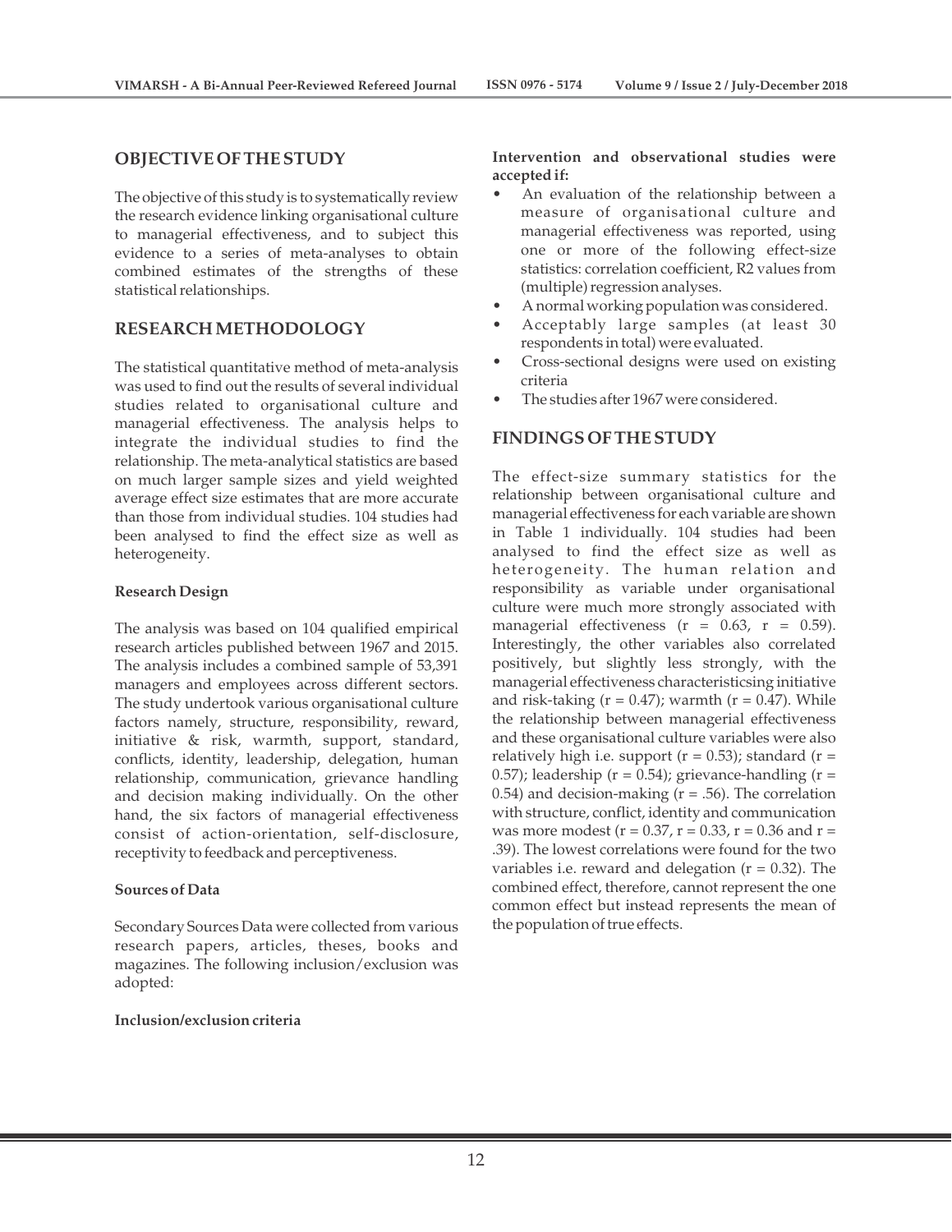| S. no.          | <b>Variables</b>    | No. of studies | Sample                      | <b>Effect-size</b>         |  |  |  |
|-----------------|---------------------|----------------|-----------------------------|----------------------------|--|--|--|
| 1.              | Structure           | 7              | $0.37$ (.11 to .74)<br>1865 |                            |  |  |  |
| 2.              | Responsibility      | 5              | 2011                        | $0.59$ (.40 to .91)        |  |  |  |
| 3.              | Reward              | $\overline{4}$ | 668                         | $0.32$ (.12 to .44)        |  |  |  |
| 4.              | Initiative and Risk | $\overline{4}$ | 1487                        | $0.47$ (.36 to .73)        |  |  |  |
| 5.              | Warmth              | 5              | 1039                        | $0.45$ (.24 to .65)        |  |  |  |
| 6.              | Support             | 5              | 1305                        | $0.53$ (.01 to .83)        |  |  |  |
| 7.              | Standard            | 3              | 842                         | $0.57$ (.12 to .89)        |  |  |  |
| 8.              | Conflict            | $\overline{c}$ | 174                         | $0.33$ (.29 to .38)        |  |  |  |
| 9.              | Identity            | $\overline{4}$ | 1328                        | $0.36$ (.03 to .62)        |  |  |  |
| 10.             | Leadership          | $\overline{7}$ | 2013                        | $0.54$ (.27 to .90)        |  |  |  |
| 11.             | Delegation          | $\overline{7}$ | 3853                        | $0.32$ ( $-.08$ to $.62$ ) |  |  |  |
| 12.             | Human Relation      | 3              | 700                         | $0.63$ (.48 to .76)        |  |  |  |
| 13.             | Communication       | 3              | 557                         | $0.39$ (.18 to .60)        |  |  |  |
| 14.             | Grievance-handling  | 6              | 1970                        | $0.54$ (.12 to .74)        |  |  |  |
| 15.             | Decision-making     | 9              | 2663                        | $0.56$ ( $-07$ to $.79$ )  |  |  |  |
| Combined Effect |                     | 30             | 30916                       | $0.27$ (.10 to .79)        |  |  |  |
| Total           |                     | 104            | 53,391                      | 0.45                       |  |  |  |

**Table 1: Effect-size summary statistics for relationship between organisational culture and managerial effectiveness**

**Table 2. Effect Size Statistics for Relationship between Organisational Culture and Managerial Effectiveness**

| Model  | Effect size and 95% interval |          |       | Test of null (2-tail) |        |       | Heterogeneity |     |           | Tau-<br>square |         |
|--------|------------------------------|----------|-------|-----------------------|--------|-------|---------------|-----|-----------|----------------|---------|
| Model  | Number                       | Point    | Lower | Upper                 | Z-     | $P -$ | O-value       | df  | <b>P-</b> | I-             | Tau     |
|        | <b>Studies</b>               | estimate | limit | limit                 | value  | value |               | (Q) | value     | squared        | Squared |
|        |                              |          |       |                       |        |       |               |     |           |                |         |
| Fixed  | 104                          | 0.270    | 0.262 | 0.278                 | 63.712 | 0.000 | 6180.449      | 103 | 0.000     | 98.333         | 0.130   |
|        |                              |          |       |                       |        |       |               |     |           |                |         |
| Random | 104                          | 0.463    | 0.405 | 0.517                 | 13.858 | 0.000 |               |     |           |                |         |
|        |                              |          |       |                       |        |       |               |     |           |                |         |

Table 2 presents effect size and 95 percent CIs for both fixed and random-effect models, as well as the results of heterogeneity tests. The p-values for the heterogeneity test are less than 0.1 for studies. These results indicate the presence of heterogeneity among studies. In addition, all effect sizes are statistically significant, and p-values are less than 0.01. As a result, the effect size from the random effects model is considered. The overall combined studies of 104 relationships found between organisational culture and managerial effectiveness was indeed positive (r = 0.463). Hence, the result indicated that organisational culture was much more strongly associated with managerial effectiveness. The absolute values of the correlation estimates range from 0.27 to 0.46, and this range reflects approximately moderate-sized associations according to Jacob Cohen's (1988) definition of effect

sizes. Fisher Z-transformation is recommended to achieve a nearly normal distribution (Fisher 1928). Therefore, Ronald Fisher's Z-transformed correlation coefficient is used in the meta-analysis instead of the original and derived correlation coefficients. The Q-value represents the total variance, and df, which represents the expected variance if all studies have the same true effect. The difference, Q - df, will give us the excess variance. The Index I2 (98.33) interpreted considerable heterogeneity and consistency on the type of outcome data. The  $T2$  estimate  $> 1$ , suggests the presence of substantial statistical heterogeneity between-study variance in a random-effects metaanalysis.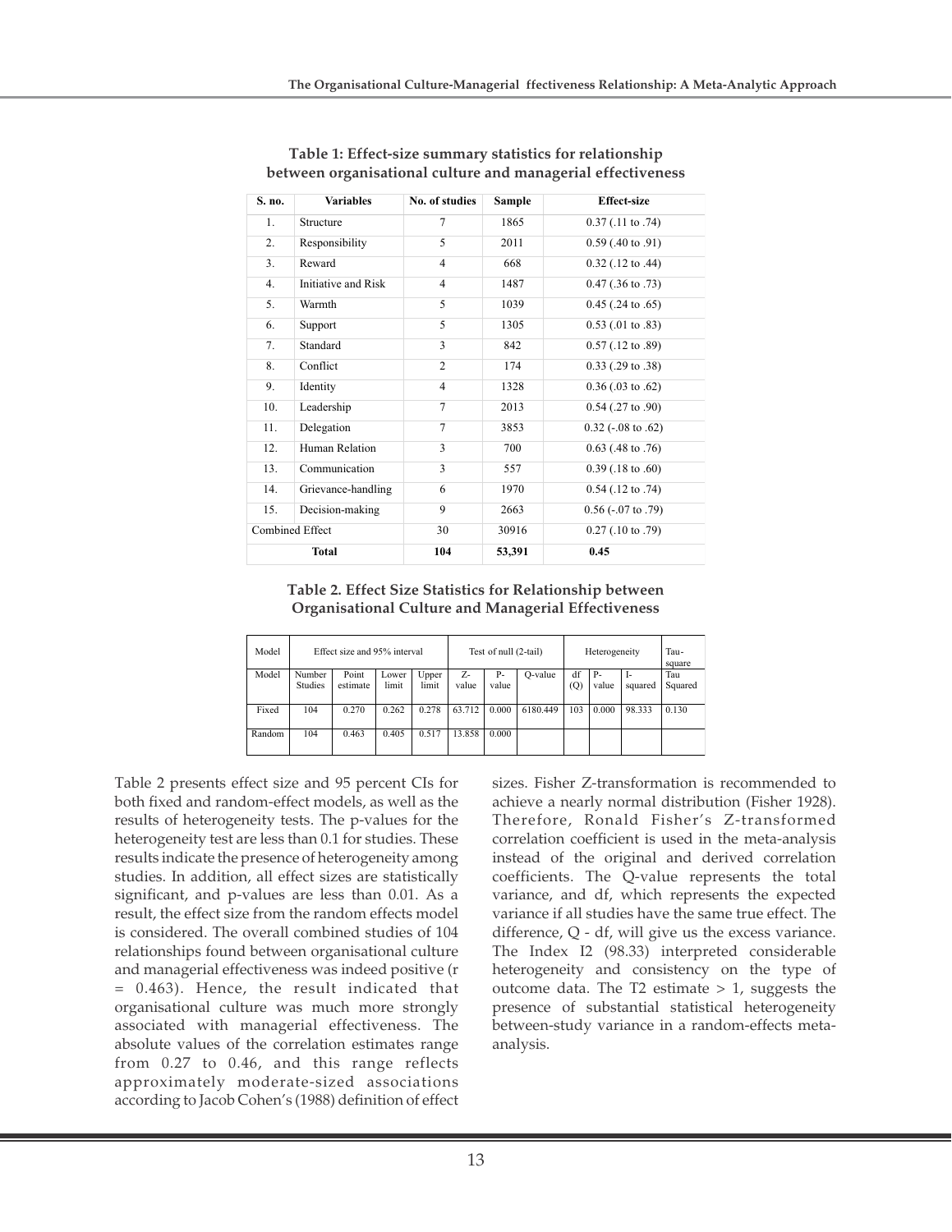# **CONCLUSION**

In the nutshell, the meta-analysis on the existing literature proved that organisational culture is related to managerial effectiveness (actionorientation, self- disclosure, receptivity to feedback and perceptiveness) which is considered in the present study. Further, the analysis effect-size also demonstrates that all these correlates of organisational culture affect the effectiveness of managers. This approach is extrapolated on the basis of above-discussed relationships among all the variables. The contemplation and adoption of such a relationship between organisational culture and managerial effectiveness would surely help leaders, decision-makers and entrepreneurs in the better understanding and eradicate organisation excellence. Human resources specialists can use this approach to improve agendas and strategies for guidance as well as organisation expansion.

# **SCOPE OF THE STUDY**

This study provides a meta-analysis of only 104 qualified empirical research articles published between 1967 and 2015. The analysis includes a combined sample of 53,391 managers and employees across different sectors.

This analysis had tried to investigate organisational culture and managerial effectiveness relationship from various sectors and countries which is limited due to the unavailability of large numbers of studies.

## **LIMITATIONS OF THE STUDY**

This meta-analytic paper is subject to a number of limitations – both practical and theoretical. Unfortunately, literature was not available based on certain variables. So, due to the lack of qualified empirical research papers on organisation culture and managerial effectiveness the researcher is not capable to get the fuller outlook.

# **BIBLIOGRAPHY**

- *Ali, A. J., & Camp, R. C. (1996). Global managers: Qualities for effective competition. International Journal of Manpower, 17(6/7), 5 – 18.*
- *Alvesson, M. and Willmott, H. (1996), Making Sense of Management: A Critical Introduction, Sage, London.*
- *Angelle, P.S. (2010). An organizational perspective of distributed leadership: a portrait of a middle school Research in Middle Level Education, 33(5), 1-16.*
- *Behery M. H & Paton, R. A (2008). Performance appraisal-cultural fit: organisational outcomes within the UAE. Education, Business and Society: Contemporary Middle Eastern Issues, 1(1), 34 – 49.*
- *Biswas, S. (2009). Organisational Culture & Transformational Leadership as Predictors of Employee Performance.Indian Journal of Industrial Relations, 44(4), 611-627.*
- *Block, L. (2003). The leadership-culture connection: an exploratory investigation, Leadership & Organisation Development Journal, 24(6), 318 - 334*
- *Carmeli, A. (2005). The relationship between organisational culture and withdrawal intentions and behavior.International Journal of Manpower, 26(2), 177 – 195.*
- *Cohen, Jacob. (1988). Statistical Power Analysis for the Behavioral Sciences. 2nd ed. Hillsdale, NJ: Erlbaum.*
- *Collins, J.E. and Porras, J. I. (2000). Built to Last. Successful Habits of Visionary Companies, Random House, London.*
- *Copland, M. A. (2003). Leadership of inquiry: building and sustaining capacity for school*
- *Improvement. Educational Evaluation and Policy Analysis, 25(4), 375-95.*
- *Daley, D. M. & Lovrich, N. P. (2007). Assessing the performance of supervisors: lessons for practice and insight into middle management resistance to change. Public Administration Quarterly, 31(3/4), 313-341.*
- *Densten, I. L. &Sarros, J. C. (2012). The impact of organisational culture and social desirability on Australian CEO Leadership.Leadership & Organization Development Journal, 33 (4), 342 – 368.*
- *Faridahwati, N. C. &Shamsudin, M (2011). Organisational culture as a moderator of the personality-managerial competency relationship. Leadership in Health Services, 24(2), 118 - 134*
- *Jaworski, B. J. & Kohli, A. K. (1991). Supervisory Feedback: Alternative Types and Their Impact on Salespeople's Performance and Satisfaction. Journal of Marketing Research, 28(2), 190-201.*
- *Kunda, G. (1992). Engineering Culture, Temple University Press, Boston, MA*
- *Lopez, S. P., Peón, J. M. M., & Ordas, C. J. (2004). Managing knowledge: the link between culture and organisational learning, Journal of Knowledge Management, 8(6), 93 – 104.*